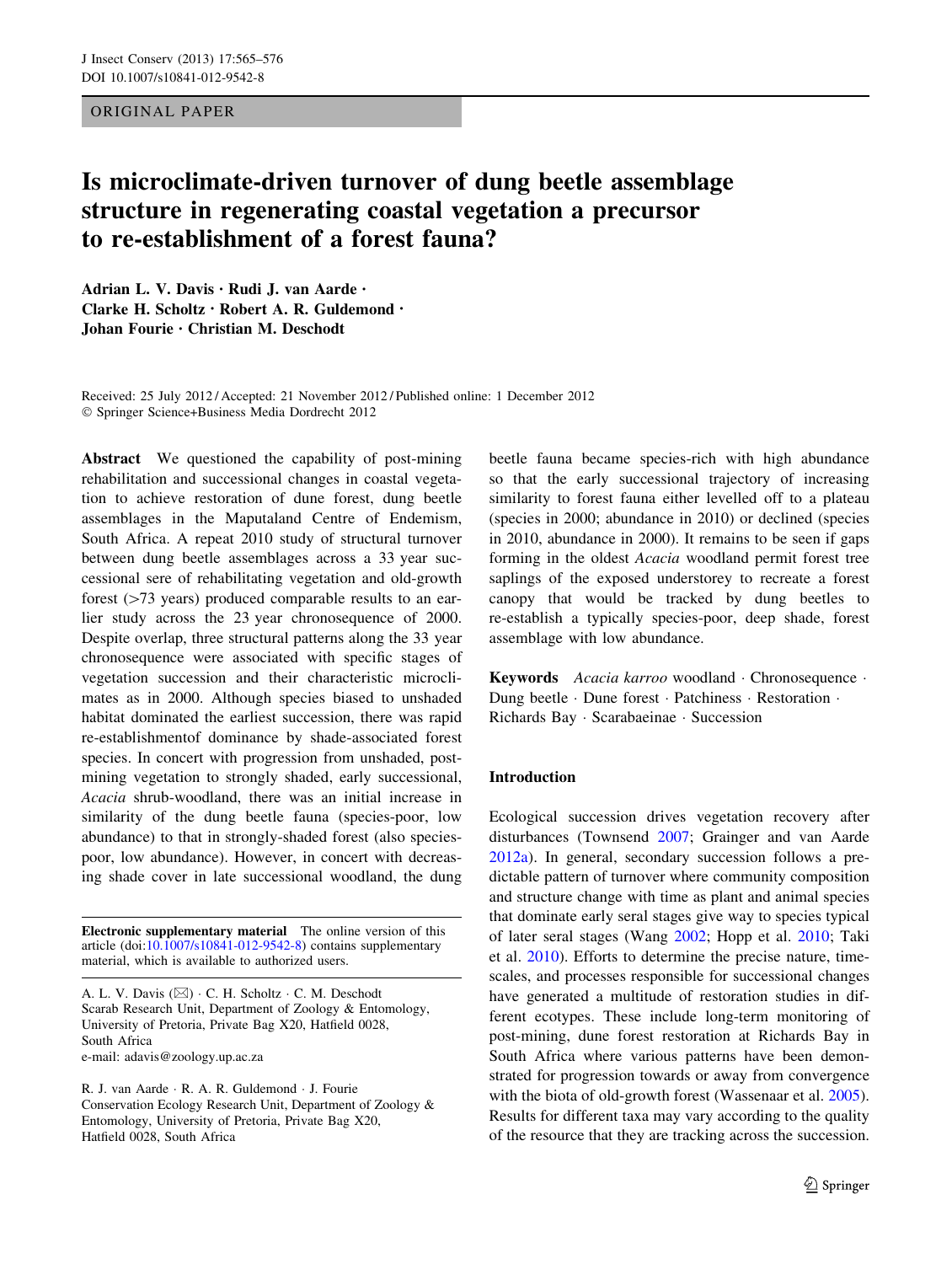The diversity of insect species that feed on plants may increase in a unimodal linear progression towards convergence with those in old-growth forest in concert with the increased species richness of woody plants recorded across the succession by van Aarde et al. ([1996a](#page-11-0)). Other vegetative qualities such as density of shade cover may show a bimodal linear progression across the succession, i.e. unshaded grassland; dense, strongly shaded shrub-woodland; less shaded woodland; dense, strongly shaded, oldgrowth forest. Therefore, in insects that respond to shade cover rather than plant species composition, this may generate patterns of early successional faunal response that progress towards then away from convergence such as those yielded by a study on dung beetles across a 23 years chronosequence in 2000 (Davis et al. [2003](#page-10-0)). Such variability in patterns led to questions on the capability of successional processes to achieve restoration of dune forest dung beetle assemblages. Therefore, the present repeat study examines patterns after 33 years at a time when there is further decline in canopy cover.

The study area is located in the Maputaland Centre of Endemism (van Wyk [1996](#page-11-0)). This ecologically diverse region ( $\sim$  26,734 km<sup>2</sup>) straddles the borders of Swaziland, southern Mozambique, and northeast KwaZulu-Natal, South Africa. One of the regional ecotypes comprises dune forest, which is very limited in extent as it is restricted to a narrow coastal fringe. In places this forest is intensely disturbed through clearing for forestry, development for tourism and informal settlements, or mining for minerals, which entails the removal of all forest vegetation (vanAardeetal.[1996a](#page-11-0)).Atpresentminingistheonlyregional disturbance event that is followed by a forest rehabilitation programme(vanAardeetal[.1996b\)](#page-11-0).Thisprovidesaplatformfor studying the regeneration of dune forest and associated assemblagesatarangeoftrophiclevels.

Earlier studies across the successional sere of rehabilitating coastal vegetation suggested age-related convergence towards old-growth dune forest in both compositional and structural properties of tree, herb, millipede and bird assemblages (van Aarde et al. [1996b](#page-11-0), [c](#page-11-0); Kritzinger and van Aarde [1998](#page-10-0); Redi et al. [2005;](#page-10-0) Wassenaar et al. [2005](#page-11-0)). By contrast, trends in small mammal and dung beetle assemblages were contradictory in suggesting either convergence or non-convergence (Ferreira and van Aarde [1997;](#page-10-0) Davis et al. [2003;](#page-10-0) Wassenaar et al. [2005\)](#page-11-0). The predicted time scales for compositional convergence with oldgrowth forest also varied greatly between biota (Wassenaar et al. [2005\)](#page-11-0) and there was aberrant variation in assemblage structure in some regenerating patches (Wassenaar et al. [2007\)](#page-11-0). Despite this variability, Grainger and van Aarde [\(2012a\)](#page-10-0) concluded that succession does provide a valid explanation for the restoration of forest plant assemblages. However, the spatial configuration of the landscape is also influential as it comprises a mosaic of patches of differing ages, sizes, and degrees of isolation so that limitations on dispersal and habitat suitability may result in the failure of some forest specialist species to colonize and establish in small and/or distant patches (Grainger et al. [2011](#page-10-0)).

The present study re-examines successional patterns shown by dung beetles in 2010 and compares them with the findings recorded 10 years earlier (Davis et al. [2003](#page-10-0)). Our previous study showed a partial progression of species composition towards convergence with that in old-growth dune forest, which is negated by the divergence of species abundance structure after an initial strong trend towards convergence. In view of these conflicting results, the 2010 study determines if the post-mining vegetation produces similar responses in assemblage structure to those recorded during 2000. Furthermore, the present study analyzes structural composition of assemblages, identifies points of temporal transition between dominant faunal components, and investigates the degree of structural variation between habitat patches. It also re-examines if these patterns are consistent with the successional age of vegetation and how they are influenced by the development of dense shade cover, its subsequent decline, and the associated microclimatic changes. Given that microclimate was again found to drive dung beetle assemblage structure, it was concluded that despite nonconvergent trajectories of similarity between forest and regenerating vegetation, a typical forest assemblage could still be re-established if secondary forest is the end point that follows the current structural changes in late chronosequence vegetation (Grainger and van Aarde [2012b\)](#page-10-0).

#### Methods

### Study area

In both 2000 and 2010, sampling was restricted to a narrow 31 km long coastal strip of dunes north of the port of Richards Bay (28°48'S 32°05'E), KwaZulu-Natal, South Africa. Some 17 km (28°36'24"-28°43'30"S; 32°10'56"-32°18'24"E) of this area comprised rehabilitating vegetation patches of known age representing consecutive windows in chronosequential time that pass from grassland to shrubland to woodland with all woody cover dominated by Acacia karroo (Ferreira and van Aarde [1997](#page-10-0); Appendix 1, 2). The old-growth Sokhulu Forest (28°30'34"-28°31'38"S; 32°23'33"E-32°23'  $42^{\prime\prime}$ E), used as a benchmark reference, is situated 12.5–14 km to the north of the nearest sampled part of the rehabilitating area. The exact age of Sokhulu Forest is unknown although aerial photographs show that it was present in 1937 (Weisser and Marques [1979](#page-11-0)).

In 2000, three study sites were selected in each of four forest patches (12 study sites) and in each of eight age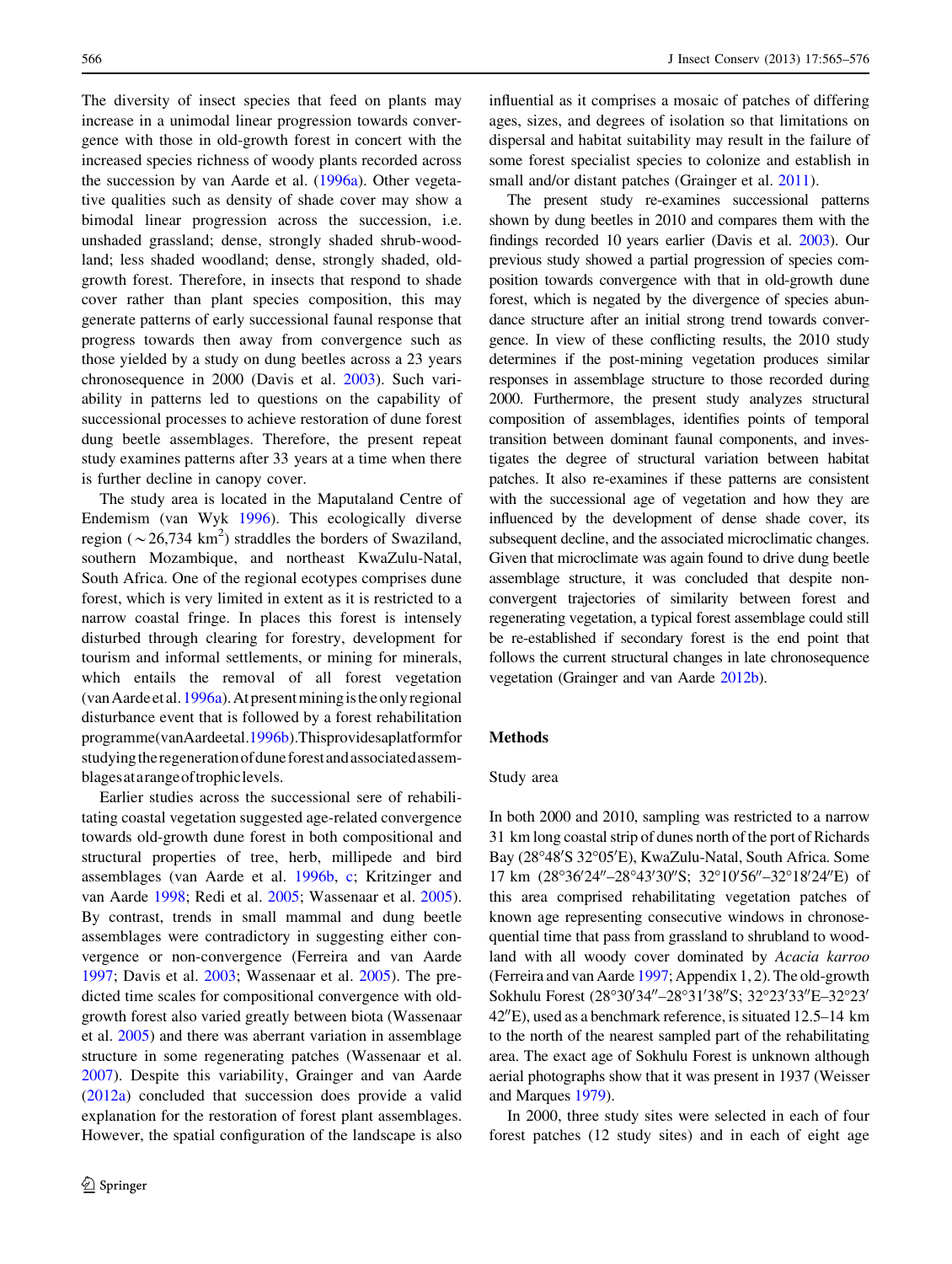windows across a 23 year chronosequence of rehabilitating vegetation (24 study sites) (Davis et al. [2002;](#page-10-0) [2003](#page-10-0)). In the present 2010 survey, six original study sites in two surviving forest patches were re-sampled (Sokhulu Forest) whereas in 10 age windows across a 33 year chronosequence of rehabilitating vegetation, 18 original study sites were re-sampled (Windows 2–6), six original sites had to be relocated due to re-mining (Window 1) or lack of access (Window 7), and six new, younger sites were added (Windows 9, 10) (Appendix 1).

## Sampling and pitfall trap emplacement

For purposes of comparison, the present survey followed a similar design to that used in 2000 (Davis et al. [2002](#page-10-0); [2003\)](#page-10-0). The 2010 survey sampled dung beetles from 36 study sites in the two forest patches and ten age windows of rehabilitating vegetation, three study sites per window. As in 2000, five, 5 L pitfall traps were placed at each study site (top diameter: 20 cm; depth: 19 cm). Sampling was conducted over 48 h from January 21st till January 23rd 2010 and samples were collected at the end of each 24 h period. Traps were baited at circa 12 h intervals, with 200–250 mL composite baits of 50 % pig and 50 % cattle dung, which acted as surrogates for dung dropped by the indigenous mammal fauna (Rowe–Rowe [1994\)](#page-10-0). This method provided 360 samples comprising five samples per study site per day and 30 per chronosequence age window or forest patch.

Compared to the earlier survey (Davis et al. [2002](#page-10-0); [2003\)](#page-10-0), trap emplacement was the same at all study sites and age windows except in the early succession where, in 2010, traps were placed along pathways cut into the edge of the dense shrubland (Window 9) or woodland (Window 7) rather than primarily in spaces between patches of dense shrubland as in 2000 (Windows 6y, 6o). Despite recommendations for a minimum between-trap distance of 50 m (Larsen and Forsyth [2005\)](#page-10-0), traps were emplaced 10 m apart to be consistent with the methods used in 2000. However, no comparisons were made below the scale of study sites, which were a minimum of 0.11 km and a maximum of 0.96 km apart within each age window.

## Microclimatic and vegetation data

Microclimate was measured in each of the 12 age windows or forest patches simultaneously with sampling. In eight windows, radiant temperature, relative humidity, background light intensity, and shade (ambient) air temperature were measured using Onset, Hobo H08-004-02 four channel data loggers that were mounted face up, 1 m above the soil surface, on support poles. In the two forest patches (Sokhulu Top and Base) and Windows 3 and 5, only relative humidity and ambient temperature were measured using Onset, Hobo H08-007-02 data loggers. These loggers were also attached to support poles, 1 m above the soil surface.

Microclimatic measurements were made at a frequency of 90 s for all loggers. Mean daytime data (light intensity, radiant temperature) were calculated from 525 measurements made between 05h27 and 18h33, which were the first and last readings that registered background light intensity of  $>0$  lux on day 1 in unshaded vegetation. Mean values for relative humidity and ambient temperature were based on 960 measurements recorded during each 24 h trapping period. Proportional shade cover offered by woody vegetation was estimated by eye at each study site except in Window 10, which lacked tall shrubs or trees.

#### Analysis of dung beetle successional patterns

Ordination was used to classify changes in faunal structure across the successional sere. The analysis was conducted on a  $63 \times 36$  data matrix comprising the mean abundances/trap/day of 63 species at 36 study sites. This data matrix was square root transformed and converted to a  $36 \times 36$  correlation matrix. As data for most of the 36 variables (30) did not deviate significantly from normal distributions (Kolmogorov–Smirnov tests), the matrix was subjected to Factor Analysis using Principal Components to extract factors (Statistica 10—StatSoft Inc [2011\)](#page-10-0). A maximum of four factors was extractable.

As oblique factors are often difficult to interpret, a Hierarchical Analysis of Oblique Factors was conducted (Wherry [1984](#page-11-0)). Clusters of study sites were defined at the default factor score level of 0.7 and subjected to varimaxnormalized factor rotation through clusters, which enhances patterns of high and low factor loadings, thus maximizing between-cluster separation. A  $36 \times 36$  correlation matrix was created for rotated, oblique factor loadings and a second Factor Analysis was conducted to generate extended orthogonal factors. Correlations  $(r^2)$  between extended orthogonal and oblique factors were used to determine the proportion of unique character contributed by primary (P) extended factors within each cluster, and the proportion in common with other clusters, due to shared secondary (S) factors.

Parallels between dung beetle successional patterns, vegetation physiognomy, and microclimate

We used GLM one-way ANOVA to compare differences in factor loadings, species richness, abundance, percentage shade cover, and microclimatic factors between clusters. Tests on microclimatic factors were based on mean values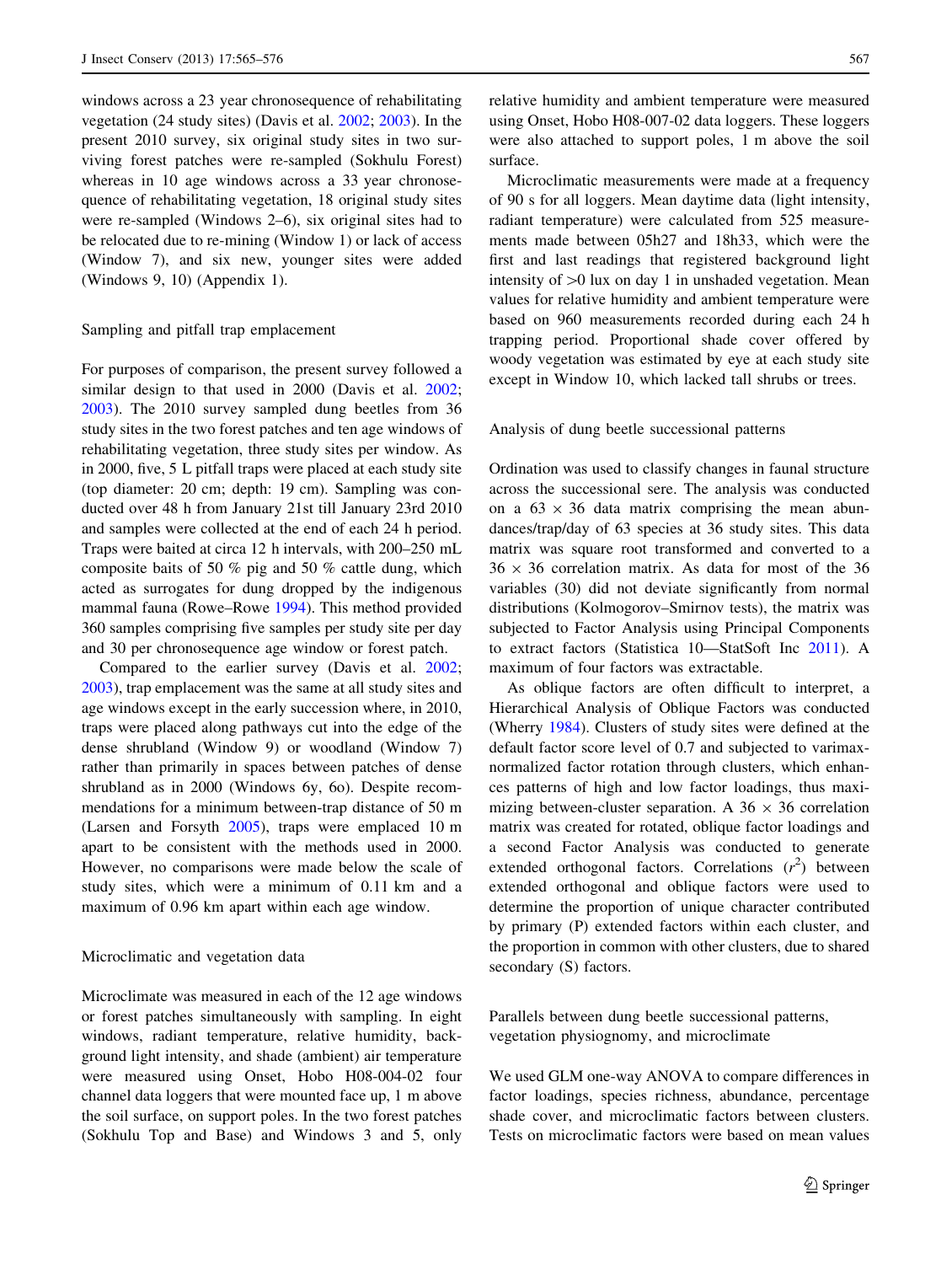recorded during each hour of daylight (light intensity, radiant temperature) or during each hour over 24 h periods (humidity, ambient temperature).

Patterns of habitat association and biogeographical representation across the succession

Changes in dung beetle representation across the successional sere were determined with regard to their habitat associations and biogeographical distribution patterns. Bias of the species to either unshaded or shaded vegetation was classified using Non-Metric Multidimensional Scaling (NMDS). The data matrix comprised 63 species by their mean abundances/trap/day in each of the four ordination clusters. The results were used to determine proportional bias of species abundance to shade or non-shaded conditions in each cluster. With modifications, the biogeographical classification of Davis et al. ([2002\)](#page-10-0) was used to determine proportional bias within each cluster to three different biogeographical patterns. Modifications were necessary as, during the course of the 2010 study, several species formerly classified as Maputaland endemics (Davis et al. [2002](#page-10-0)) were discovered to have wider distributions, either northwards along the Mozambique coastline (e.g. Sisyphus sp. cited as S. bornemisszanus Endrödi), or in shaded localities to the south (e.g. Neosisyphus mirabilis (Arrow)) (see Appendices in Supplementary Information).

Comparing dung beetle successional patterns in 2000 and 2010

For dung beetle data recorded in both 2000 (Appendix in Davis et al. [2003\)](#page-10-0) and 2010 (Appendix 3), paired comparisons were made between species composition and species abundance structure in each age window of regenerating vegetation and each of two forest patches. Species composition was compared using the percentage disagreement measure of distance (Statsoft Inc  $2011$ ): distance  $(x, y) =$  $100 (\sum | x_i \neq y_i | I)$ , in which I is the total number of species and  $\sum x_i \neq y_i$  is the number of instances in which a species is present in one window and absent from the other. The results are expressed as percentage similarity (100 – distance [x, y]). Species abundance structure was compared using the Steinhaus similarity index (Legendre and Legendre [1983](#page-10-0)):  $S = 2 W/(A + B)$ , in which W is the sum of the smaller numbers in pairs of species abundance data converted to decimal proportions for each window and in which  $A (=1)$  and  $B (=1)$  are the total proportional density of the two windows  $(=2)$ . The results are expressed as percentage similarity ( $S \times 100$ ). These paired comparisons were plotted in chronological order to test for similarity in patterns between windows of similar age in 2000 and 2010.

#### Results

Vegetational changes during succession

Figure 1 summarizes the post-mining successional changes in shade cover offered by woody vegetation at sampling sites. Within a few years, the unshaded grassland of the youngest sites gave way to a dense shrubland cover and then a dense woodland cover, both providing strong shade. Shade cover declined somewhat as the shrubs grew into trees, trunk density thinned, and the canopies of surviving trees expanded over the open understorey. At some sites  $>$ 25 years old, shade cover became much reduced by tree fall exposing the open shrubland of the understorey. These vegetational changes are described in more detail in Appendix 2.

## Ordination and faunal successional patterns

The ordination of species abundance patterns (63 species, 50,606 individuals) classified the study sites into a maxi-mum of four different clusters (Table [1](#page-4-0), Fig. [2](#page-6-0)). These clusters accounted for 91.8 % of overall variance and represented four different structural patterns that occur in chronosequence although there is temporal overlap and uneven progressions, suggesting some differences in structure between habitat patches (Fig. [3\)](#page-5-0). Each comprised a proportion of unique faunal structure (P1, P2, P3 or P4) and a greater or lesser proportion of two shared faunal influences that either increased (S2) or decreased (S1) from shaded to less shaded vegetation types (Table [2\)](#page-6-0). Greatest unique faunal structure occurred at the endpoints in the unshaded vegetation of the earliest succession (P1) and the oldest shaded vegetation in natural forest (P3), with the intervening successional sere dominated by shared faunal influences (Table [2](#page-6-0)).



Fig. 1 Percentage shade cover offered by woody vegetation across the 33 year chronosequence and in natural forest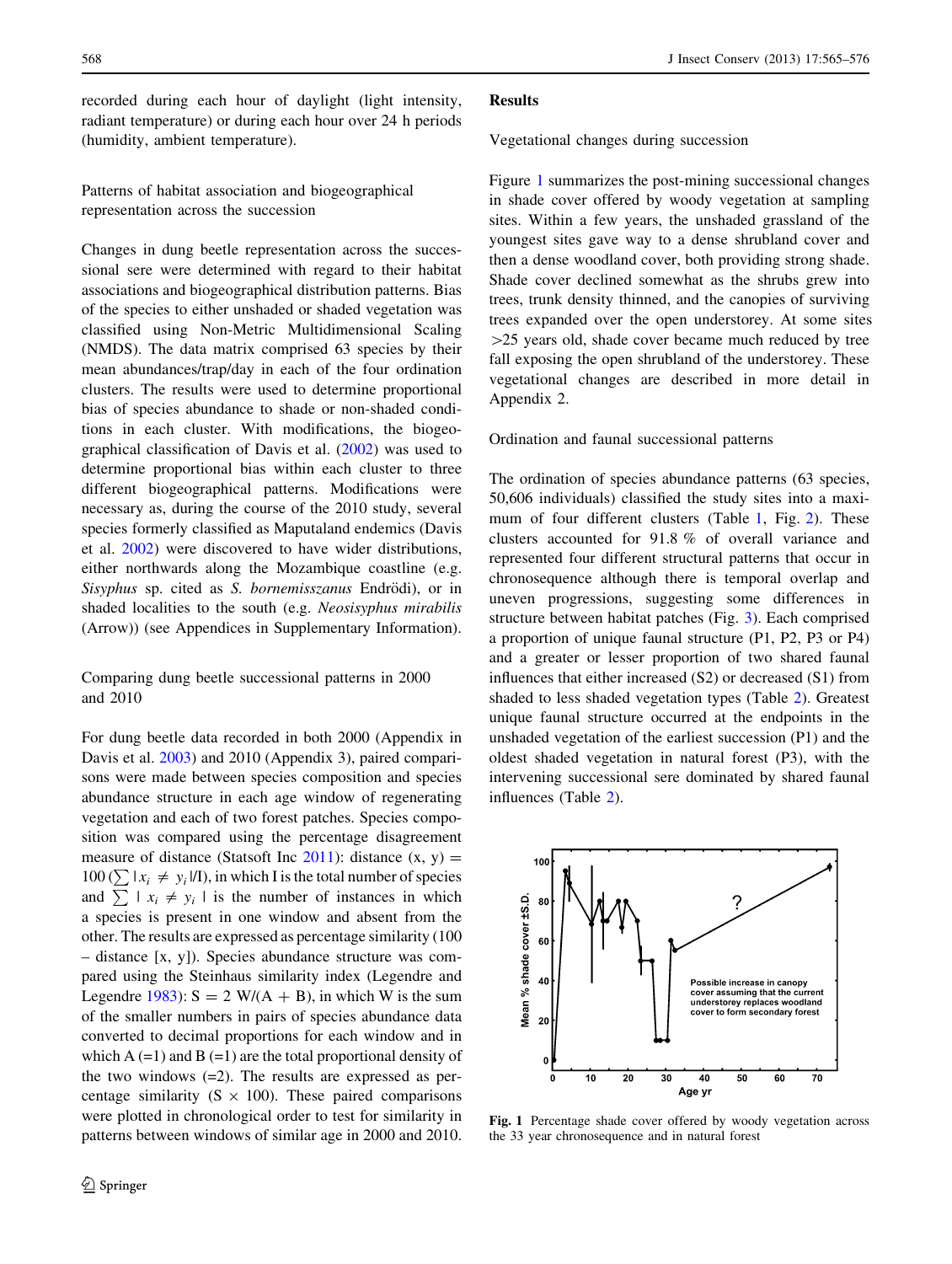|            | Mean factor loadings $\pm$ S.D. (ranked in successional sequence) | F                         | df                              |                                 |             |            |
|------------|-------------------------------------------------------------------|---------------------------|---------------------------------|---------------------------------|-------------|------------|
|            | Factor 2                                                          | Factor 4                  | Factor 1                        | Factor 3                        |             |            |
| Cluster 2  | $0.902 \pm 0.025^{\rm a}$                                         | $0.132 \pm 0.163^{\rm b}$ | $0.085 \pm 0.027$ <sup>bc</sup> | $-0.060 \pm 0.034$ <sup>c</sup> | 115.812***  | $F_{3,13}$ |
| Cluster 4  | $0.241 \pm 0.219^b$                                               | $0.748 \pm 0.062^{\rm a}$ | $0.407 \pm 0.158^{\rm b}$       | $0.231 \pm 0.158^{\circ}$       | $18.361***$ | $F_{3,28}$ |
| Cluster 1  | $0.086 \pm 0.088$ <sup>c</sup>                                    | $0.332 \pm 0.131^b$       | $0.847 \pm 0.090^{\rm a}$       | $0.251 \pm 0.093^b$             | 155.087***  | $F_{3,56}$ |
| Cluster 3  | $-0.063 \pm 0.038$ <sup>c</sup>                                   | $0.231 \pm 0.125^{\rm b}$ | $0.290 \pm 0.109^b$             | $0.870 \pm 0.083^{\rm a}$       | 101.339***  | $F_{3,20}$ |
| Cluster 2  | a                                                                 | $\mathbf{c}$              | $\mathbf{c}$                    | c                               |             |            |
| Cluster 4  | h                                                                 | a                         | b                               | b                               |             |            |
| Cluster 1  | $\mathbf{c}$                                                      | b                         | a                               | <sub>b</sub>                    |             |            |
| Cluster 3  | $\mathbf{c}$                                                      | bc                        | b                               | a                               |             |            |
| $F_{3,29}$ | 55.347***                                                         | 34.017***                 | 75.942***                       | 73.179***                       |             |            |

<span id="page-4-0"></span>Table 1 Ordination factor loadings for clusters of study sites with similar dung beetle assemblage structure and GLM one-way ANOVA results for between and within cluster comparisons

\*\*\*  $P < 0.001$ . Values followed by a different letter differed significantly along rows (between factor within cluster comparisons–upper table) or along columns (between cluster comparisons—lower table) (Tukey's HSD,  $P < 0.05$ )



Fig. 2 Ordination plot showing the relative distance between data points representing dung beetle species abundance structure at 36 study sites in 12 vegetation age windows. In sequence, data point labels represent the window identifier (rehabilitating vegetation:10-1; Sokhulu Forest: ST, SB) and study site number (1–3)

GLM ANOVA tests on ordination loadings suggest that the clusters were well defined (Table 1). All study sites of Window 10 (<1 year—Cluster 2), Window 7 (10–11 years— Cluster 4), Windows 4–1 (18–33 years—Cluster 1), and Sokhulu Forest  $(>=73 \text{ years} - \text{Cluster } 3)$  were placed within single clusters (Fig. 2). Early successional seres of intermediate age (Window 9—4–5 years) were classified in either Cluster 2 or 4. Later succession seres of intermediate age (Windows 6y, 6o, 5—12–20 years) were classified in Clusters 4 or 1, or remained unclassified owing to lack of dominance in loadings along any one factor (Factor 2:  $0.081 \pm 0.093$ ; Factor 4:  $0.604 \pm 0.032$ ; Factor 1:  $0.585 \pm 0.025$ ; Factor 3:  $0.370 \pm 0.063$ ). Greatest dominance of loadings along factors occurred within windows for which all study sites were classified in the same cluster (Fig. [3](#page-5-0)).

Cluster 2 was characteristic of unshaded, herbaceous vegetation  $(\leq 1$  years) with minor overlap into the youngest shrubland patch (3–4 years) (Fig. 2). Coefficients of determination (Table [2\)](#page-6-0) suggest high proportions of unique (P4) and shared elements characteristic of open vegetation (S2). Shared fauna characteristic of shaded vegetation (S1) was poorly represented.

Cluster 4 represented various shrubland and early to midsuccessional woodland sites (5–20 years) (Fig. 2). Proportional variation defined by coefficients of determination (Table [2\)](#page-6-0), suggest limited unique faunal composition (P2). However, there was relatively strong representation by shared elements characteristic of shaded vegetation (S1), particularly at woodland sites  $(>10$  years) where Factor 1 loadings were higher. There was also appreciable representation by shared elements characteristic of open vegetation (S2), particularly at shrubland sites (4–5 years) where Factor 2 loadings were higher (Fig. [3\)](#page-5-0).

Cluster 1 comprised closed to open canopy woodland (13–33 years), whereas Cluster 3 comprised the Sokhulu Forest  $($ >73 years) (Fig. 2). Proportional variation defined by coefficients of determination, suggest limited unique faunal composition (P1) or appreciable unique faunal composition (P3), respectively (Table [2](#page-6-0)). However, both clusters included high proportions of shared faunal elements typical of shaded vegetation (S1) and poor representation of those characteristic of unshaded vegetation (S2). Despite the further opening of the late succession woodland canopy at sites  $>26$  years, only two (Window 2: sites 1, 2) showed greater proximity to dominant faunal structure at unshaded sites (Factor 2) and greater distance from that at forest sites (Factor 3) (Fig. [3](#page-5-0)).

Parallels between successional patterns in dung beetles, vegetation physiognomy, and microclimate

The clusters defined by ordination showed clear trends in dung beetle species richness and abundance that paralleled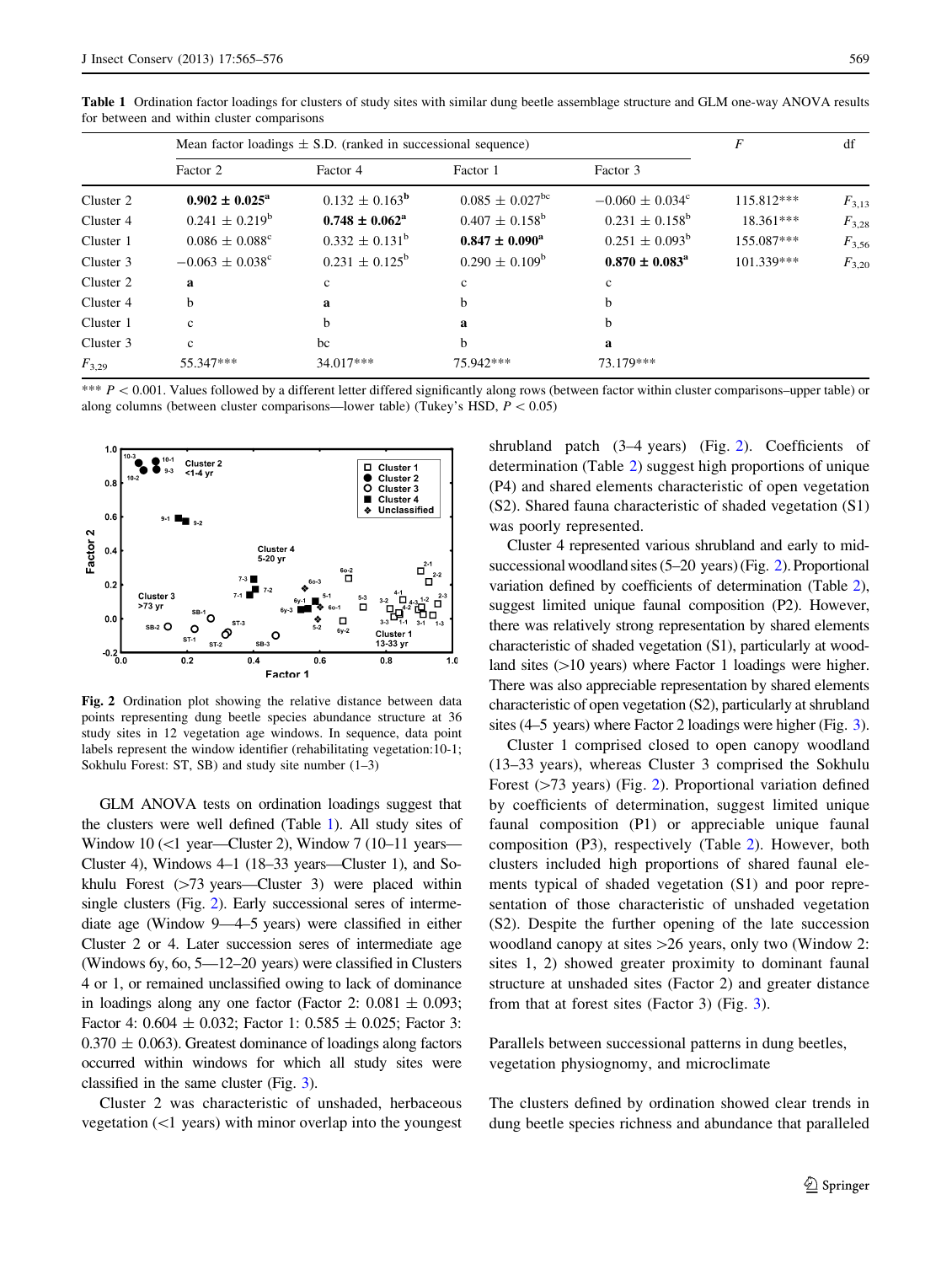<span id="page-5-0"></span>Fig. 3 Patterns of dung beetle assemblage structure across the vegetation chronosequence to natural forest defined by ordination factor loadings. Data points are coded according to the four clusters defined in Fig. [2.](#page-4-0) As far as possible, data points are plotted in chronosequence from Windows 10-1 to Sokhulu Top (ST) to Sokhulu Base (SB). Within windows, sites are plotted in the order: Sites 1, 2, and 3

changes in shade cover and microclimate (Table [3](#page-6-0)). Species richness showed a significant bimodal trend of high values in the less shaded vegetation of the early and late chronosequence (Clusters 2 and 1) and lower values in the more strongly shaded vegetation of the intermediate chronosequence and benchmark forest (Clusters 4 and 3). Abundance showed a significant unimodal trend with values in the late chronosequence (Cluster 1) much higher than those in all other clusters. Differences in light intensity and temperature paralleled variation in shade from woody vegetation. They were highest in the unshaded early chronosequence (Cluster 2), next highest in the moderately shaded late chronosequence (Cluster 1), much or somewhat lower in the intermediate chronosequence (Cluster 4), and lowest in the benchmark forest (Cluster 3). Humidity was the exception in that the significantly highest and lowest values were recorded in the strongly shaded natural forest and strongly shaded intermediate chronosequence, with equally high values in the unshaded early and moderately to poorly shaded, late chronosequence.

Patterns of habitat association and biogeographical representation across the succession

Habitat association and biogeographical affiliation are shown by Fig. [4.](#page-6-0) Species with a bias to less shaded habitat show negative loadings along Dimension 1 and those with a bias to more shaded habitat show positive loadings along Dimension 1. Clear changes in habitat bias and biogeographical composition occurred across the successional sere (Fig. [4,](#page-7-0) Table [4\)](#page-7-0).

There were similar numbers of non-shade (29) and shade-associated species (34) (Fig. [4](#page-6-0)). However, non-shade association was dominated by widespread species (19) and far outnumbered East Coastal (8) and Maputaland endemics (2). By contrast, shade associated species showed similar numbers of widespread (16) or Maputaland (12) endemics and fewer East Coastal species (6). Proportional representation of widespread species was comparatively high in chronosequence clusters (C1, C2, C4) but extremely low in the forest cluster (C3). Although proportional representation of Maputaland endemics increased in ranked clusters across the succesional sere, it remained similar for the East Coastal species.

In terms of abundance, non-shade species outnumbered shade species by two to one in primarily unshaded early

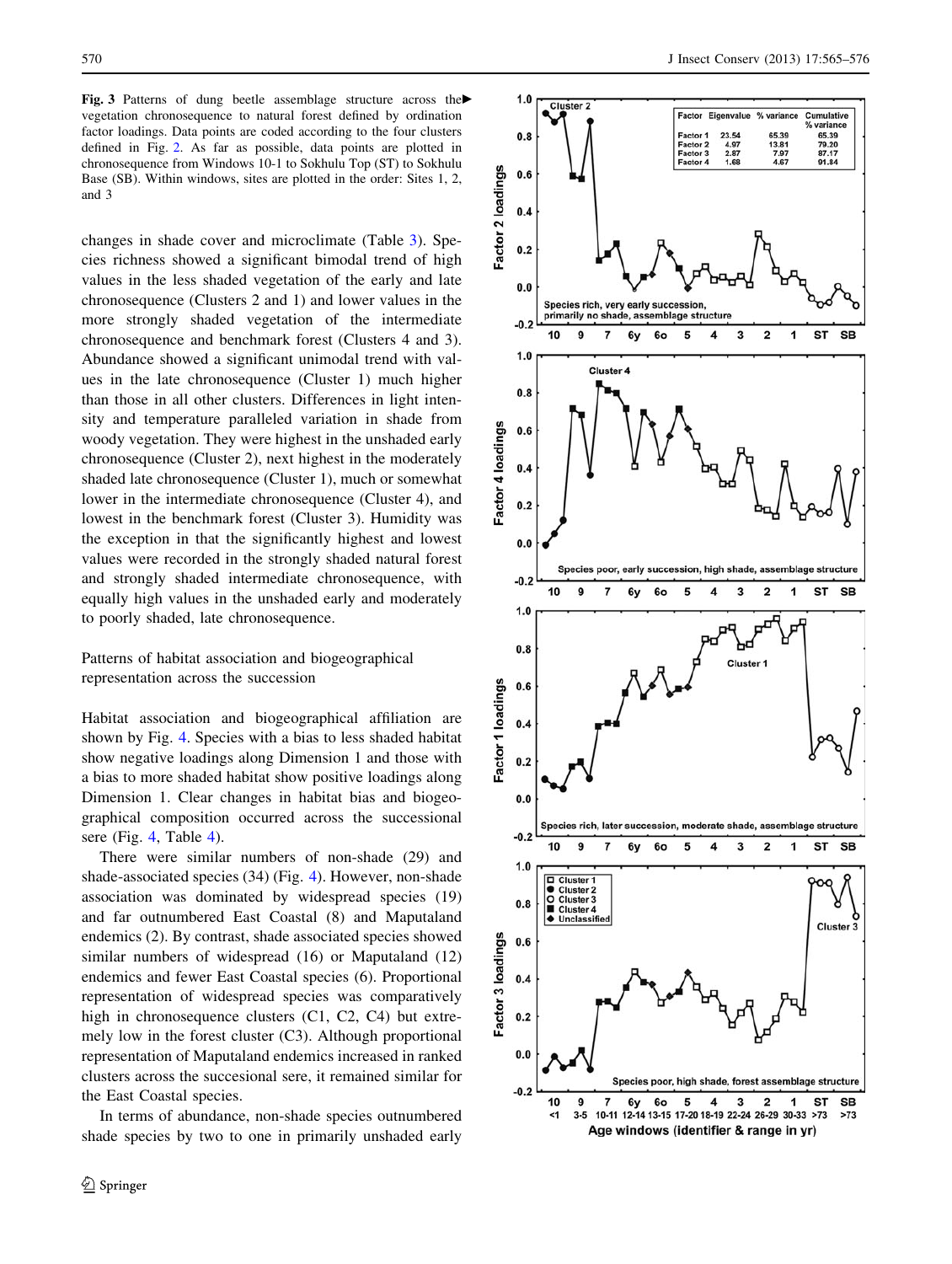| <b>Extended Factors</b> | Correlation statistics, $r (r^2)^*$ Oblique factors (clusters) |                                                      |                                                   |                                           |  |  |  |
|-------------------------|----------------------------------------------------------------|------------------------------------------------------|---------------------------------------------------|-------------------------------------------|--|--|--|
|                         | Cluster 2<br>Grass/shrub <sup>a</sup><br>$<1-4$ years          | Cluster 4<br>Shrub/wood <sup>b</sup><br>$5-20$ years | Cluster 1<br>Open wood $\rm{^c}$<br>$13-33$ years | Cluster 3<br>Shaded forest<br>$>73$ years |  |  |  |
| S <sub>1</sub>          | 0.05(0.003)                                                    | 0.75(0.57)                                           | 0.84(0.70)                                        | 0.77(0.59)                                |  |  |  |
| S <sub>2</sub>          | 0.65(0.42)                                                     | 0.50(0.25)                                           | 0.27(0.07)                                        | $-0.13(0.02)$                             |  |  |  |
| P <sub>2</sub>          | 0.76(0.57)                                                     |                                                      | $\Omega$                                          |                                           |  |  |  |
| P <sub>4</sub>          | 0                                                              | 0.42(0.18)                                           | $\overline{0}$                                    |                                           |  |  |  |
| P1                      | 0                                                              | 0                                                    | 0.48(0.23)                                        |                                           |  |  |  |
| P <sub>3</sub>          |                                                                |                                                      | $\Omega$                                          | 0.62(0.39)                                |  |  |  |

<span id="page-6-0"></span>Table [2](#page-4-0) Correlations of variable oblique factors with secondary (S) and primary (P) extended orthogonal factors (Figs 2, [3\)](#page-5-0) ranked in chronological sequence across the succession (\*Pearson's r and Coefficient of Determination  $(r^2)$ )

 $\overline{a}$  Three, unshaded, grassland sites and one, 1.3–2 m tall, shrubland site

**b** Dense, strongly shaded

<sup>c</sup> Open herbaceous to shrubland understorey and moderate shade to much reduced shade through tree fall

Table 3 Mean species richness and abundance for clusters of dung beetle assemblages defined by ordination (Fig. [2](#page-4-0)) with mean values for associated vegetative shade cover and microclimatic measurements derived from hourly means

| Variables                           | Mean $\pm$ S.D.                                       |                                                     |                                            |                                          |             |
|-------------------------------------|-------------------------------------------------------|-----------------------------------------------------|--------------------------------------------|------------------------------------------|-------------|
|                                     | Cluster 2<br>Grass/shrub <sup>1</sup><br>$<1-4$ years | Cluster 4<br>Shrubwood <sup>1</sup><br>$5-20$ years | Cluster 1<br>Open $wood1$<br>$13-33$ years | Cluster 3<br>Shaded forest<br>$>73$ year | $F_{3,29}$  |
| Species richness/site               | $25.0 \pm 4.9^{\rm a}$                                | $14.3 \pm 4.2^b$                                    | $24.7 \pm 5.2^{\rm a}$                     | $10.3 \pm 2.0^{\rm b}$                   | 21.971***   |
| Abundance/trap/day                  | $34.2 \pm 7.0^{\rm b}$                                | $39.4 \pm 23.9^b$                                   | $262.2 \pm 110.7^{\circ}$                  | $42.7 \pm 21.4^{\rm b}$                  | 22.088***   |
| % shade or canopy cover             | $23.8 \pm 47.5^{\rm b}$                               | $77.8 \pm 18.2^{\text{ac}}$                         | $53.0 \pm 24.3^{\rm bc}$                   | $97.0 \pm 1.8^{\text{a}}$                | 9.085***    |
| Data during daylight                |                                                       |                                                     |                                            |                                          | $F_{2,179}$ |
| Radiant temperature, °C             | $32.8 \pm 6.8^{\circ}$                                | $26.4 \pm 3.9^b$                                    | $30.8 \pm 7.7^{\circ}$                     |                                          | $14.156***$ |
| Light intensity, lux                | $43.4 \pm 9.0^{\circ}$                                | $18.9 \pm 15.6^{\circ}$                             | $29.7 \pm 22.4^{\rm b}$                    |                                          | 19.088***   |
| 24 h data                           |                                                       |                                                     |                                            |                                          | $F_{3,535}$ |
| Ambient temperature, <sup>o</sup> C | $25.2 \pm 3.5^{\circ}$                                | $24.1 \pm 2.7^{\circ}$                              | $24.6 \pm 3.5^{\circ}$                     | $23.7 \pm 1.6^b$                         | $3.310*$    |
| % humidity                          | $79.8 \pm 26.1^b$                                     | $60.0 \pm 25.5^{\circ}$                             | $86.7 \pm 20.3^{\rm b}$                    | $97.7 \pm 4.6^{\circ}$                   | 77.649***   |

 $* P < 0.05$ ,  $*** P < 0.001$ ; along each row, values followed by a different letter differed significantly, Tukey's HSD

 $1$  See notes under Table 2

Microclimatic data:- Cluster 2: site 10-1; Cluster 4: sites 9-1, 7-1, 6y-1; Cluster 1: sites 6o-2, 5-3, 3-3, 2-2, 1-3; Cluster 3: sites ST3, SB3

Fig. 4 Ordination plot showing the distances between 63 data points representing dung beetle species abundance distributions between four ordination factors (Appendix 3). The corner table shows the percentage vegetation bias and biogeographical compositions of species in different clusters (C1–C4) (biogeographical classification from Davis et al. ([2002\)](#page-10-0) with minor modifications: m Maputaland, ec East Coastal, w widespread distributional bias) (key to species code numbers in Supplementary data, Appendix 3)

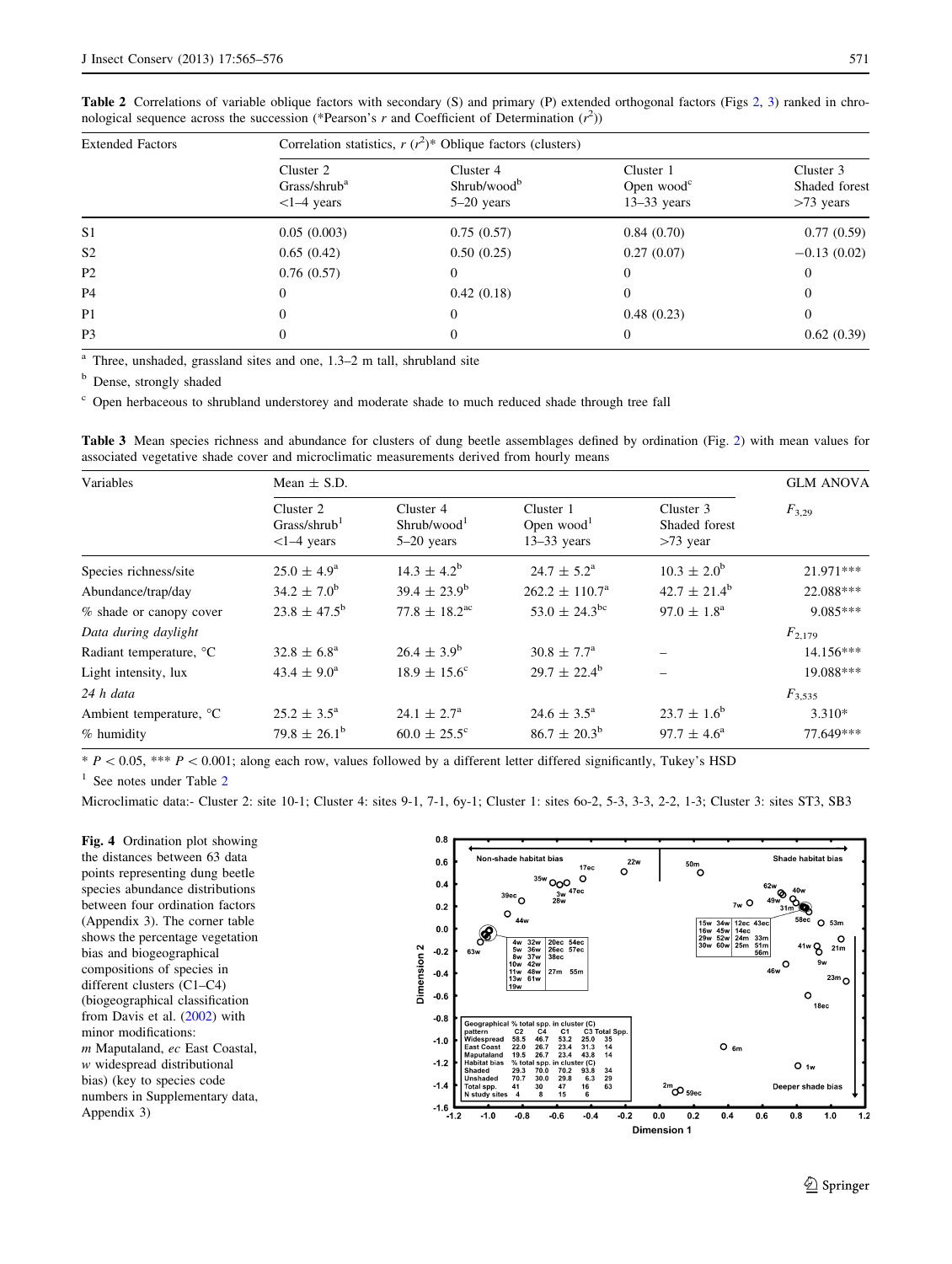| Distributional pattern | $\%$ abundance/study site $\pm$ S.D.                  |                                                     |                                                      |                                           |              |
|------------------------|-------------------------------------------------------|-----------------------------------------------------|------------------------------------------------------|-------------------------------------------|--------------|
|                        | Cluster 2<br>Grass/shrub <sup>1</sup><br>$<1-4$ years | Cluster 4<br>Shrubwood <sup>1</sup><br>$5-20$ years | Cluster 1<br>Open wood <sup>1</sup><br>$13-33$ years | Cluster 3<br>Shaded forest<br>$>73$ years |              |
| Biogeographical        |                                                       |                                                     |                                                      |                                           |              |
| Widespread             | $31.3 \pm 5.6^{\circ}$                                | $8.9 \pm 4.9^{\rm b}$                               | $15.2 \pm 7.9^{\rm b}$                               | $1.4 \pm 1.6^{\circ}$                     | 24.493***    |
| East Coastal           | $59.9 \pm 5.0^{\circ}$                                | $54.9 \pm 13.7^{\circ}$                             | $20.3 \pm 8.3^b$                                     | $39.3 \pm 13.9^{\circ}$                   | 23.427***    |
| Maputaland             | $8.8 \pm 4.4^{\circ}$                                 | $36.3 \pm 17.9^b$                                   | $64.5 \pm 9.9^{\rm a}$                               | $59.3 \pm 13.1^{\circ}$                   | 30.617***    |
| Habitat bias           |                                                       |                                                     |                                                      |                                           |              |
| Shade                  | $30.8 \pm 12.2^b$                                     | $93.3 \pm 9.8^{\circ}$                              | $98.1 \pm 2.6^{\circ}$                               | $99.9 \pm 0.1^{\circ}$                    | $114.600***$ |
| Non-shade              | $69.2 \pm 12.2^{\text{a}}$                            | $6.7 \pm 9.8^{\rm b}$                               | $1.9 \pm 2.6^{\rm b}$                                | $0.1 \pm 0.1^b$                           | $114.600***$ |

<span id="page-7-0"></span>Table 4 Proportional biogeographical composition and habitat bias of ordination clusters (Fig. [2](#page-4-0)) in terms of abundance and results of GLM one-way ANOVA on square root-transformed data

\*\*\*  $P < 0.001$ ; along each row, values followed by a different letter differed significantly, Tukey's HSD

 $1$  See notes under Table [2](#page-6-0)

successional stages (Cluster 2) (Table 4). By contrast, shade species showed extreme dominance in clusters of later successional stages and the benchmark forest. Proportional abundance of Maputaland endemics increased across the ranked clusters for the successional sere, whereas that of East Coastal species showed a shallow decline, with an appreciably lower value in the late succession woodland (Cluster 1). Proportional abundance of widespread species also declined but followed a bimodal pattern with peaks in the least shaded early and late succession (Clusters 2 and 1).

Similarities between dung beetle faunas of rehabilitating vegetation and natural forest in 2000 and 2010

Paired comparisons were made between dung beetle faunas (species composition (spp.), abundance (ab.)) in benchmark forest and each age window of rehabilitating vegetation in both 2000 and 2010 (Fig. [5\)](#page-8-0). On both occasions, early successional faunas of grassland and low canopy shrubland showed very low similarity to forest faunas followed by increase to moderate (spp. in 2000, ab. in 2010) or high similarity (spp. in 2010, ab. in 2000) in shaded shrub/woodland. Late successional patterns in relatively less shaded woodland were variable leveling out (2000 spp., 2010 ab.), declining and then leveling out (2010 spp.), or showing a steep decline (2000 ab.). Thus, overall, similarities (Fig. [5\)](#page-8-0), suggest that early successionassociated patterns are age specific, irrespective of the year of study, although later successional patterns were inconsistent, both between years of study and between species composition and abundance.

#### Discussion

Successional processes and ecological restoration

Over time following complete clearance of vegetation, primary successional processes are considered to lead to restoration of the original ecotype (Townsend [2007](#page-11-0); Grainger and van Aarde [2012a\)](#page-10-0). However, the lengthy time-scales predicted for the full restoration of forest (Osho [1996](#page-10-0); Hughes et al. [1999](#page-10-0); Aide et al. [2000](#page-10-0); Wassenaar et al. [2005;](#page-11-0) Liebsch et al. [2008\)](#page-10-0) suggest that, after 33 years, the chronosequence at Richards Bay remains at an early successional stage. Following turnover from grassland to densely shaded woodland to less shaded open woodland, there is currently extensive canopy loss due to tree fall (Grainger and van Aarde [2012b](#page-10-0)), which is consistent with the known longevity of 30–40 years for Acacia karroo (Gourlay et al. [1996\)](#page-10-0) that dominates the early succession. A general pattern of primary succession in forest restoration in the Neotropics involves a three stage turnover from grassland to a forest canopy dominated by early successional trees unable to germinate under shade, to a forest canopy dominated by later successional trees able to germinate under the shade of the early succession (Guariguata and Ostertag [2001\)](#page-10-0). In view of this observation, the existence of both convergent and non-convergent trajectories of similarity between forest and age windows of regenerating vegetation shown by various taxa at our study site (Wassenaar et al. [2005\)](#page-11-0), does not necessarily preclude the restoration of dune forest. Similar results for invertebrates of a mined area in Western Australia that track vegetation types, either towards or away from convergence with assemblages in unmined areas (Majer et al. [2007](#page-10-0)), suggest that such variable trends are a widespread phenomenon.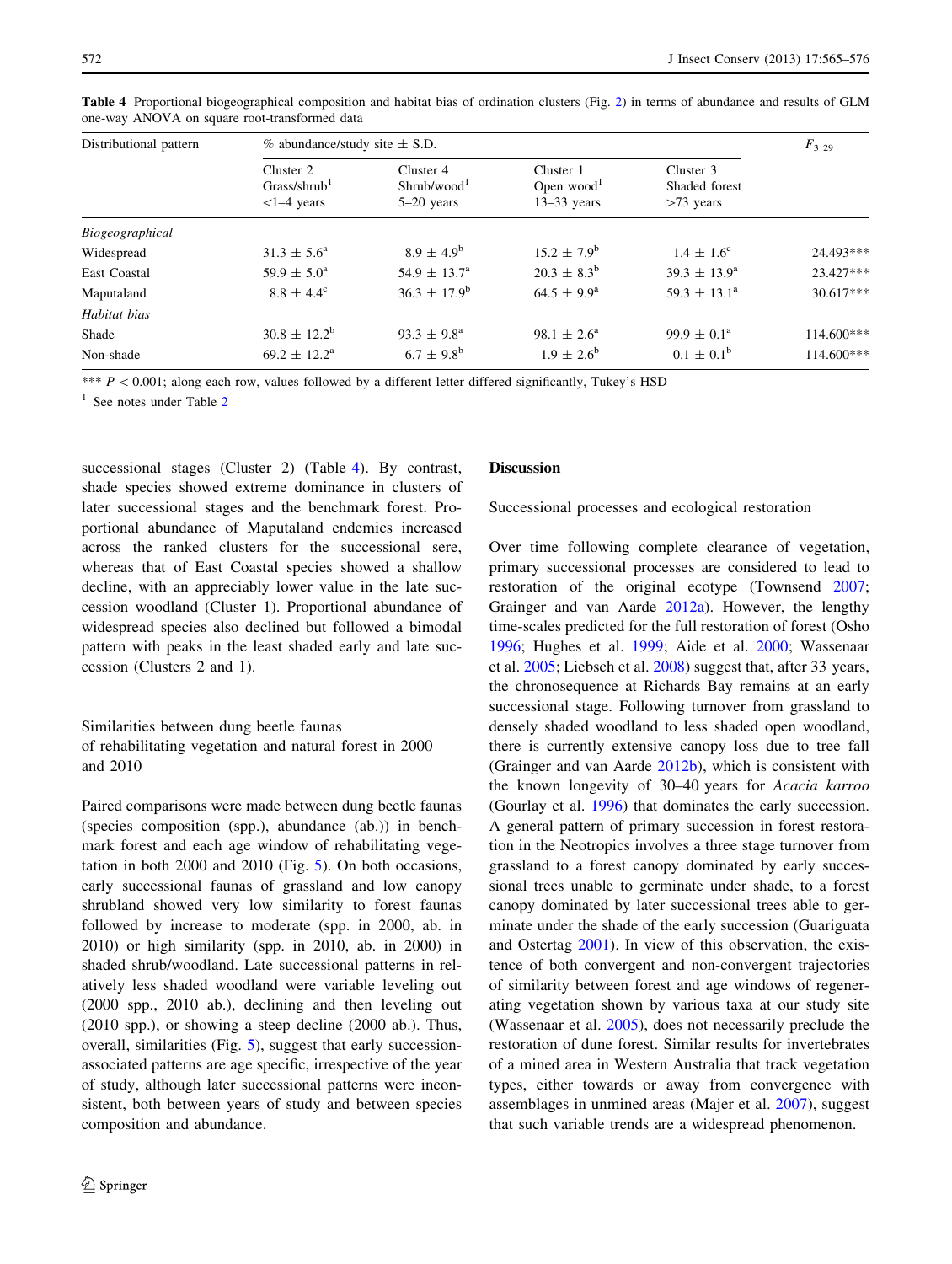<span id="page-8-0"></span>

Fig. 5 Similarity of patterns between 2000 and 2010 described by paired comparisons between dung beetle assemblages of age windows in rehabilitating vegetation and each of two reference points in Sokhulu natural forest plotted in chronosequence

Potential drivers of dung beetle successional patterns at Richards Bay

From work elsewhere we know that soil texture and vegetation cover (Nealis [1977](#page-10-0); Cambefort [1982;](#page-10-0) Davis [1996](#page-10-0)), dung type (Davis [1994](#page-10-0); Tshikae et al. [2008](#page-11-0)), dung density (Lobo et al. [2006\)](#page-10-0) and gross amounts available (Lumaret et al. [1992](#page-10-0)) influence the composition and abundance of dung beetle assemblages. In our 2000 (Davis et al. [2003\)](#page-10-0) and 2010 studies, cross-chronosequential turnover in dung beetle assemblages on deep sands was especially consistent with progressive differences in vegetation structure and their associated microclimates. Trophic variables were probably of lesser importance as coastal dune forest is not ideally suited for mammalian herbivores. However, mammalian dung is available from monkeys, small antelope, and cattle that are illegally herded into the new growth vegetation.

## Recovery of forest species at Richards Bay

All dung beetle species recorded in old-growth dune forest were also recorded within regenerating vegetation with a shaded understorey, bar for one uncommon Onthophagus species, and Gyronotus carinatus, which belongs to a genus with ancient ancestry (Sole and Scholtz [2010](#page-10-0)). This flightless Maputaland endemic was also absent from a relatively isolated, probably formerly disturbed, forest patch studied by Davis et al. [\(2002](#page-10-0); [2003](#page-10-0)). Due to flightlessness, it may not be able to re-colonize rehabilitated sites if they are isolated from an undisturbed source forest by disturbed terrain.

# Comparisons between cross-chronosequence patterns in 2000 and 2010

Despite progressive thinning of the 22–33 year Acacia woodland canopy due to tree fall and the creation of gaps in the canopy (Grainger and van Aarde [2012b](#page-10-0)), largely similar results were generated by both the 2000 (Davis et al. [2003](#page-10-0)) and 2010 studies on dung beetle assemblages across, respectively, 23 year and 33 year chronosequences of regenerating vegetation. Although overall similarity in patterns reflects similar responses to similar microclimate in vegetation windows of similar age, there were differences in population structure that were possibly partly related to inter-annual differences in weather conditions. During sampling, beetles active under cooler conditions were more favoured in 2010 (mean ambient temperatures in Window 10: Jan.  $21-22 = 23.2$  °C, Jan.  $22-23 = 26.8$  °C) whereas beetles active under warmer conditions were more favoured in 2000 (mean ambient temperatures at Richards Bay: Jan.  $25 = 31.7$  °C, Jan.  $26 =$ 26.1 °C, Jan. 27 = 27.8 °C). As the local distribution of dung beetles varies with the location of dung and the amounts available (Lobo et al. [2006\)](#page-10-0), their proximity to pitfalls and their likelihood of attraction could also drive differences in population structure between 2000 and 2010.

However, patterns of species richness and abundance were generally comparable. In 2010, species richness followed a bimodal pattern from high to low to high richness across the chronosequence ending in low species richness in forest. This paralleled the bimodal changes in relative shade cover across the successional sere from unshaded to strongly shaded to less shaded chronosequence vegetation to strongly shaded dune forest. By contrast, abundance showed a unimodal pattern from low to high values across the 33 year chronosequence followed by a decrease to low values in natural forest. In 2000, both species richness and abundance followed a bimodal pattern (Davis et al. [2003\)](#page-10-0) although it was less clearly defined than in 2010.

On each occasion, three groups of age windows were defined from dung beetle assemblage structure, representing early succession unshaded vegetation, early succession dense shrub-woodland, and later succession open woodland, all of which differed to structure in a fourth age window represented by natural forest. These four groupings of assemblages result from differences in proportional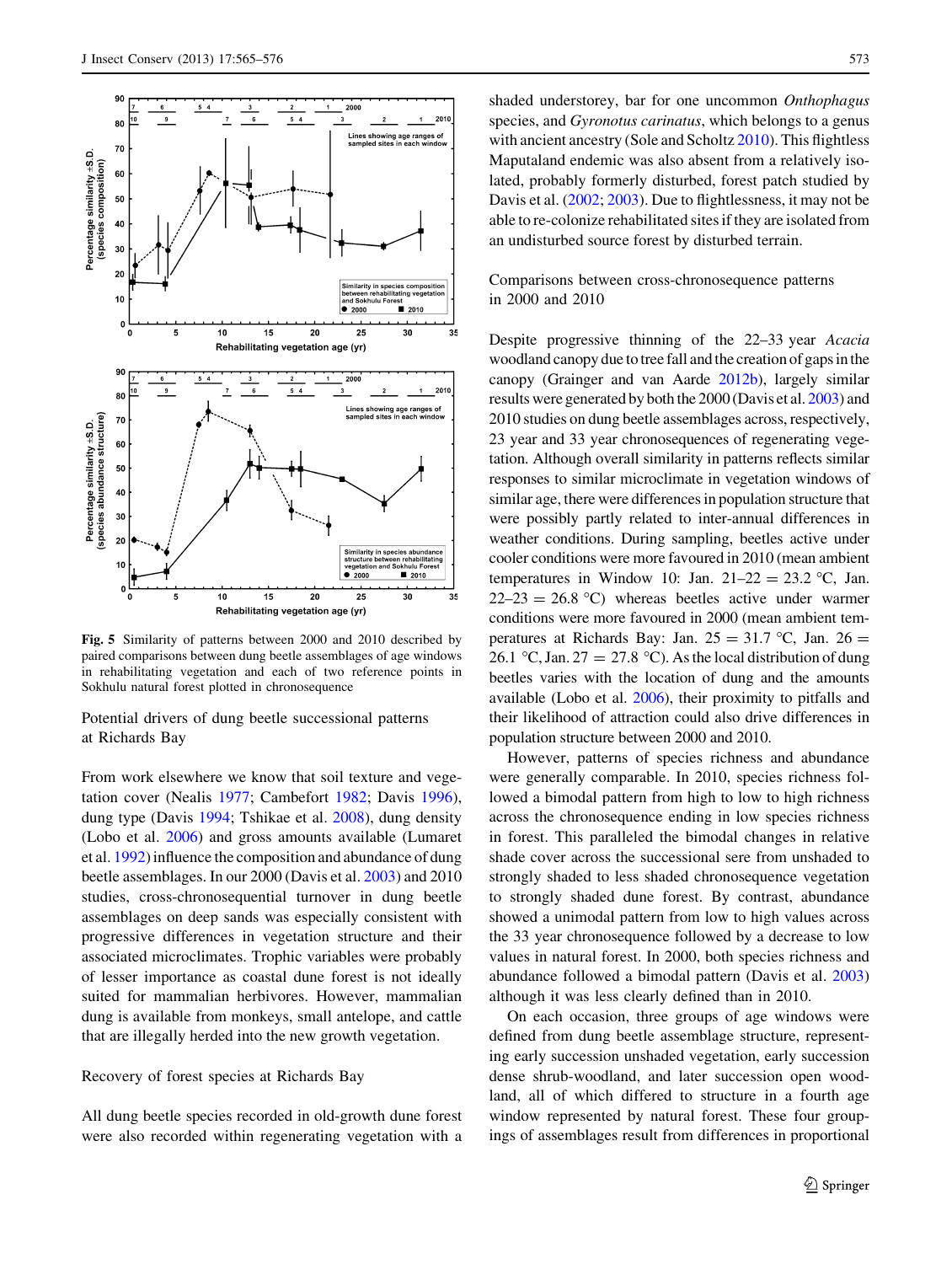contribution by four faunal components demonstrated by analysis of the 2010 data. Turnover between dominant components mostly overlapped in time because of environmental patchiness across the chronosequence represented by uneven linear progression between values (Fig. [3](#page-5-0)). In both 2000 and 2010, changes in dung beetle assemblages were correlated (Davis et al. [2003\)](#page-10-0) or consistent with progressive structural changes in regenerating vegetation and the associated significant changes in microclimate (Davis et al. [2002;](#page-10-0) Table [3\)](#page-6-0).

There is an initial steep increase in similarity of dung beetle assemblages in chronosequence age windows to those in forest as unshaded vegetation gives way to dense shade but this is followed by declining shade. As natural forest is characterized by dense shade, this decline would be responsible for the plateaux or declines in the trajectories of lines connecting chronosequential values for similarity between dung beetle assemblages of forest and age windows of regenerating vegetation that were variously recorded in 2000 and 2010. However, the lack of a uniform increase in shade cover over time is not necessarily evidential that neither forest nor forest dung beetle faunas will be re-established in the future given that time periods of 70 to  $>100$  years have been predicted for recovery in forest ecosystems (Osho [1996;](#page-10-0) Hughes et al. [1999;](#page-10-0) Liebsch et al. [2008\)](#page-10-0). Currently, tree fall in the oldest age windows of Acacia woodland is resulting in further reductions in shade-cover. Whilst gaps within age windows from 22 to 33 years are increasing in size, they also show greater stem density of forest tree saplings than under the surviving Acacia canopy (Grainger and van Aarde [2012b](#page-10-0)). It remains to be seen what future vegetation structure will result from this continuing succession.

Patterns recorded during the 2010 study are probably a better reflection of dung beetle responses to early successional changes than in 2000 as the pitfalls were all placed within the dominant shrubland vegetation (windows 7, 9) rather than partly within shrubland and partly in intervening spaces (windows 6y, 6o, cited as  $\sim$  3 years and  $\sim$  6 years old shrubland in 2000) (Davis et al. [2003](#page-10-0)). However, irrespective of trap placement, early successional faunas showed low similarity to those in natural dune forest in both 2000 and 2010. Thereafter, the rapid re-establishment of dense shaded vegetation drove a relatively steep increase in compositional similarity with the dung beetle faunas of natural forest, similar to patterns observed for dung beetle assemblages in fragmented Neotropical forest (Quintero and Roslin [2005](#page-10-0)). The late successional decline in shade cover that variously led to plateaux or declines in faunal similarity to forest assemblages may be due to between-occasion differences in beetle population dynamics. In 2000, decline in species abundance similarity resulted primarily from high numbers of a single widespread species, Onthophagus vinctus, in the two oldest age windows. In 2010, relatively fewer O. vinctus were recorded in late successional windows and the overall pattern of similarity to forest hardly declined at all. However, in 2010, tree fall in window 2 resulted in extensive exposure of the understorey, which would increase light intensity. This may be responsible for a slight reduction in similarity between the faunas of Window 2 and densely-shaded, oldgrowth forest. Even so, ordination loadings for the dung beetle assemblages of these gaps in the canopy (window 2, sites 1, 2) show only limited increase in proximity to those characteristic of unshaded habitats (Factor 2) and only limited increase in distance from those of old-growth forest (Factor 3). Despite the increased abundance of some open area, dung beetle species in these gaps (e.g. Mimonthophagus ambiguus, Onthophagus ursinus), the dense understorey shrubland may provide sufficient shade to exclude most. This minor increase in open area dung beetle species may prove to be a transitory response to decreased shade cover if the canopy is restored by growth of forest tree saplings occupying the gaps,.

Comparisons between habitat and biogeographical associations in 2000 and 2010

Biogeographical composition in different habitats were largely comparable in 2000 (60 spp.) and 2010 (63 spp.). On both occasions, species abundance representation of Maputaland endemics increased across the chronosequence to natural forest, decreased in east coastal taxa, and showed a bimodal pattern in widespread species with peaks in the unshaded early succession and the moderately shaded later succession (Davis et al. [2002](#page-10-0); Table [4\)](#page-7-0). Species patterns were only analyzed in this manner in 2010, and showed essentially similar trends except for east coastal taxa which were equally represented across the entire chronosequence. After the re-establishment of woody vegetation, there was a strong turnover from species of unshaded habitat to those characteristic of shaded habitat with an increasing decline in both species representation and abundance of open area taxa towards natural forest. Assemblages from strongly shaded sites with dense Acacia woodland or dense canopy, old-growth forest are both characterized by low species richness and abundance. However, as the classification currently stands, Maputaland endemics are better represented than east coastal species in the cooler forest that is highly humid with moist surface litter. By contrast, east coastal species are better represented than Maputaland endemics in the warmer, early-succession shrub-woodland that is characterized by low humidity and little surface litter. The warmest and least shaded early succession grassland and late succession open woodland showed the greatest concentrations of widespread species.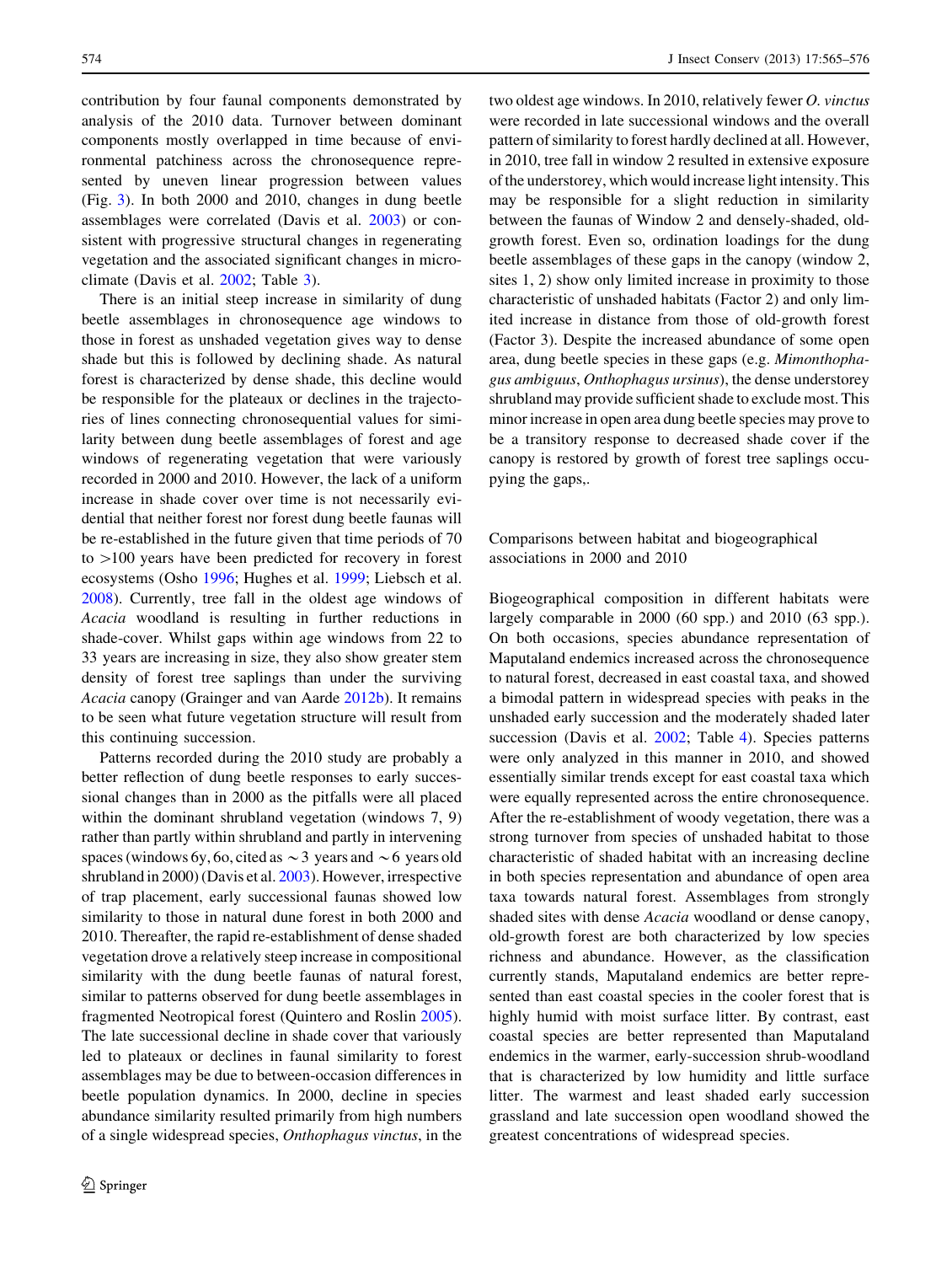#### <span id="page-10-0"></span>**Conclusions**

The local species pool at our study site north of Richards Bay comprises species with widespread, east coastal or endemic Maputaland distributions. Occurrence and relative abundance of these species in dung beetle assemblages varies according to their responses to microclimate (light intensity, temperature, humidity). Changes in microclimate and dung beetle assemblage structure are induced by differing vegetation structure with increasing age across the chronosequence. Thus, the trajectory of similarity to forest fauna does not proceed as a gradual increase but rather as an increase followed by a decrease that is consistent with transitions from unshaded grassland to dense and deeply shaded shrub/woodland, to less shaded open Acacia woodland, to exposure of the shrubland understorey after the fall of senescent Acacia trees. This non-convergent trajectory does not exclude the re-establishment of a typical dune forest fauna, as most forest species are also present in the woody regenerating vegetation. Therefore, recovery of forest species abundance structure would be dependent only on the re-establishment of forest microclimate. It remains to be seen if young forest trees in the exposed shrubland understorey grow to establish secondary forest.

Acknowledgments Dr. Matthew Grainger, Alida de Flamingh, Carol Hoole, Cher Lawrence, Tamara Lee, Pieter Olivier, and Laura Owens assisted with the field surveys. Staff and postgraduate members of the University of Pretoria, Scarab Research Unit assisted in sorting samples, particularly Dr. Catherine Sole, Dr. Power Tshikae, Dr. Cornel du Toit, Dr. Suko Mlambo, Werner Strümpher, Angelika Switala, and Rentia Tukker. The study was funded through grants to RJvA from Richards Bay Minerals, the Department of Trade and Industry (THRIP), and the National Research Foundation (NRF).

#### References

- Aide TM, Zimmerman JK, Pascarella JB, Rivera L, Marcano-Veda H (2000) Forest regeneration in a chronosequence of tropical abandoned pastures: implications for restoration ecology. Restor Ecol 8:328–338
- Cambefort Y (1982) Les coléoptères Scarabaeidae s. str. de Lamto (Côte d'Ivoire): structure des peuplements et rôle dans l'écosystème. Ann Soc Entomol Fr 18:433-459
- Davis ALV (1994) Associations of Afrotropical Coleoptera (Scarabaeidae, Aphodiidae, Staphylinidae, Hydrophilidae, Histeridae) with dung and decaying matter: implications for selection of flycontrol agents for Australia. J Nat Hist 28:383–399
- Davis ALV (1996) Habitat associations in a South African, summer rainfall, dung beetle community (Coleoptera: Scarabaeidae, Aphodiidae, Staphylinidae, Histeridae, Hydrophilidae). Pedobiologia 40:260–280
- Davis ALV, van Aarde RJ, Scholtz CH, Delport JH (2002) Increasing representation of localized dung beetles across a chronosequence of regenerating vegetation and natural dune forest in South Africa. Global Ecol Biogeogr 11:191–209
- Davis ALV, van Aarde RJ, Scholtz CH, Delport JH (2003) Convergence between dung beetle assemblages of a post-mining chronosequence and unmined dune forest. Restor Ecol 11:29–42
- Ferreira SM, van Aarde RJ (1997) The chronosequence of rehabilitating stands of coastal dune forest: do small mammals confirm it? S Afr J Sci 93:211–214
- Gourlay ID, Smith JP, Barnes RD (1996) Wood production in a natural stand of Acacia karroo in Zimbabwe. Forest Ecol Manage 88:289–295
- Grainger MJ, van Aarde RJ (2012a) Is succession-based management of coastal dune forest restoration valid? Ecol Restor 30:200–208
- Grainger MJ, van Aarde RJ (2012b) The role of canopy gaps in the regeneration of coastal dune forests. Afr J Ecol doi:[10.1111/j.](http://dx.doi.org/10.1111/j.1365-2028.2012.01348.x) [1365-2028.2012.01348.x](http://dx.doi.org/10.1111/j.1365-2028.2012.01348.x)
- Grainger MJ, van Aarde RJ, Wassenaar TD (2011) Landscape composition influences the restoration of subtropical coastal dune forest. Restor Ecol 19:111–120
- Guariguata MR, Ostertag R (2001) Neotropical secondary forest succession: changes in structural and functional characteristics. Forest Ecol Manage 148:185–206
- Hopp PW, Ottermanns R, Caron E, Mayer S, Roß-Nickoll M (2010) Recovery of litter inhabiting beetle assemblages during forest regeneration in the Atlantic forest of Southern Brazil. Insect Conserv Divers 3:103–113
- Hughes RF, Kauffman JB, Jaramillo VJ (1999) Biomass, carbon, and nutrient dynamics of secondary forests in a humid tropical region of Mexico. Ecology 80:1892–1907
- Kritzinger JJ, van Aarde RJ (1998) The bird communities of rehabilitating coastal dunes at Richards Bay, KwaZulu-Natal. S Afr J Sci 94:71–78
- Larsen TH, Forsyth A (2005) Trap spacing and transect design for dung beetle biodiversity studies. Biotropica 37:322–325
- Legendre L, Legendre P (1983) Numerical ecology. Elsevier, Amsterdam
- Liebsch D, Marques MCM, Goldenberg R (2008) How long does the Atlantic rain forest take to recover after a disturbance? Changes in species composition and ecological features during secondary succession. Biol Conserve 141:1717–1725
- Lobo JM, Hortal J, Cabrero-Sañudo FJ (2006) Regional and local influence of grazing activity on the diversity of a semi-arid dung beetle community. Divers Distrib 12:111–123
- Lumaret JP, Kadiri N, Bertrand M (1992) Changes in resources: consequences for the dynamics of dung beetle communities. J Appl Ecol 29:349–356
- Majer JD, Brennan KEC, Moir ML (2007) Invertebrates and the restoration of a forest ecosystem: 30 years of research following bauxite mining in Western Australia. Restor Ecol 15:S104–S115
- Nealis VG (1977) Habitat associations and community analysis of south Texas dung beetles (Coleoptera: Scarabaeinae). Can J Zool 55:138–147
- Osho JSA (1996) Modelling the tree population dynamics of the most abundant species in a Nigerian tropical rain forest. Ecol Model 89:175–181
- Quintero I, Roslin T (2005) Rapid recovery of dung beetle communities following habitat fragmentation in central Amazonia. Ecology 86:3303–3311
- Redi BH, van Aarde RJ, Wassenaar TD (2005) Coastal dune forest development and the regeneration of millipede communities. Restor Ecol 13:284–291
- Rowe–Rowe DT (1994) The ungulates of Natal. Natal Parks Board, Pietermaritzburg
- Sole CL, Scholtz CH (2010) Did dung beetles arise in Africa? A phylogenetic hypothesis based on five gene regions. Mol Phylogenet Evol 56:631–641
- StatSoft Inc (2011) Statistica 10. StatSoft Inc., 230 East 14th Street, Tulsa, OK 74104, USA